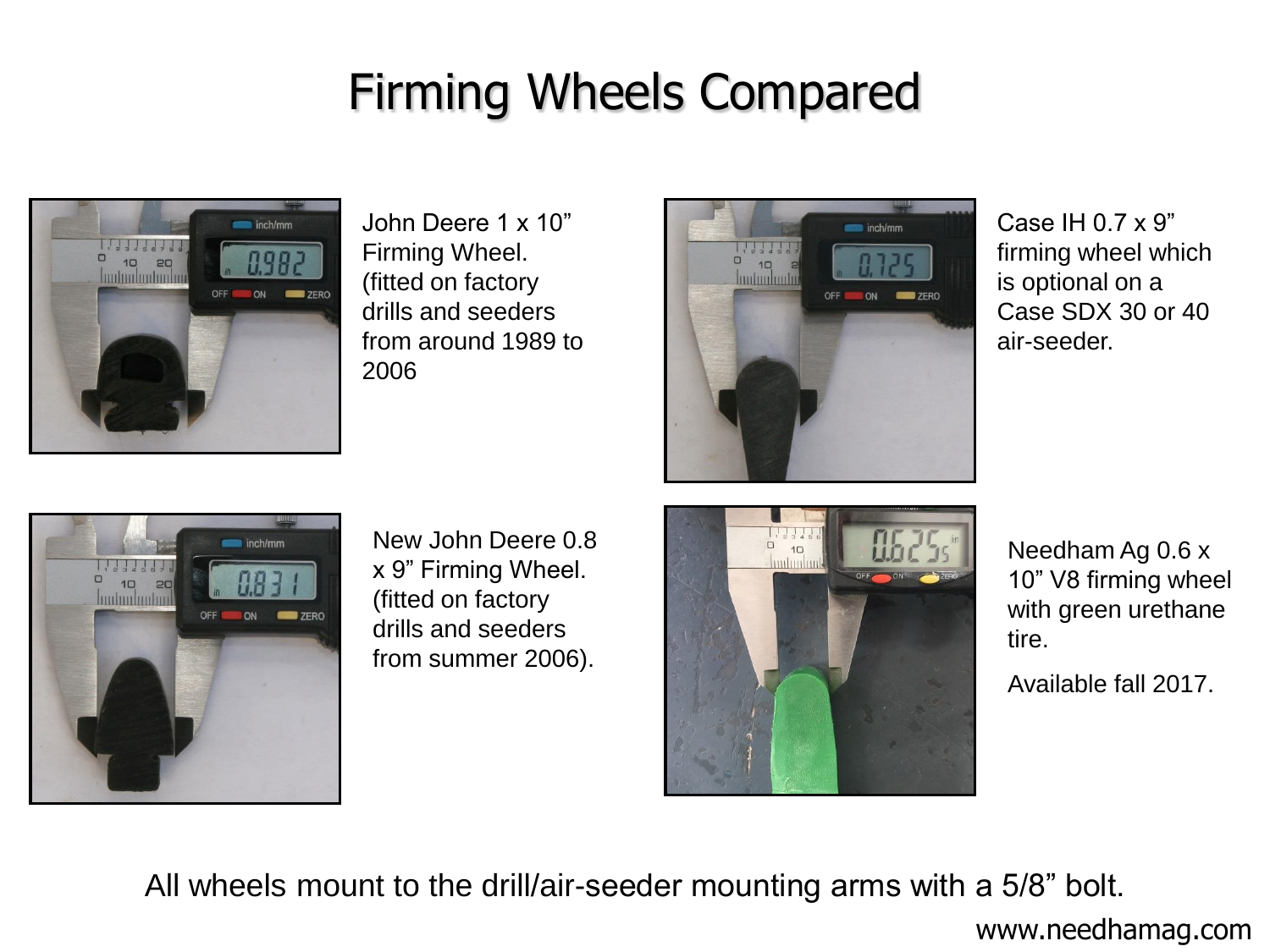## Firming Wheels Compared

| Wheel                                                                           | <b>Tire</b> | <b>Maximum</b> | Durometer | Wheel                                                                       | <b>Ability To</b>  |
|---------------------------------------------------------------------------------|-------------|----------------|-----------|-----------------------------------------------------------------------------|--------------------|
| Information                                                                     | Design      | Width          | (compound | Design                                                                      | <b>Flex Within</b> |
|                                                                                 | Profile     | (inches)       | hardness) | <b>Characteristics</b>                                                      | Seed Slot          |
| John Deere<br>Part Number<br>AN281359                                           |             | 0.982          | 82        | Rubber tire with 2<br>steel wheel halves                                    | <b>No</b>          |
| John Deere<br>Part Number<br>AN282296                                           |             | 0.831          | 80        | Rubber tire with 2<br>plastic wheel<br>halves                               | <b>No</b>          |
| Case IH Firming Wheel<br>Part Number<br>N306145A1                               |             | 0.725          | 95        | Flexible rubber<br>wheel with<br>molded bearing<br>inside                   | <b>Yes</b>         |
| <b>Needham Ag V8</b><br><b>Firming Wheel With</b><br><b>Green Urethane Tire</b> |             | 0.625          | 95        | Flexible rubber<br>wheel design with<br>tapered shape to<br>match seed slot | <b>Yes</b>         |

www.needhamag.com